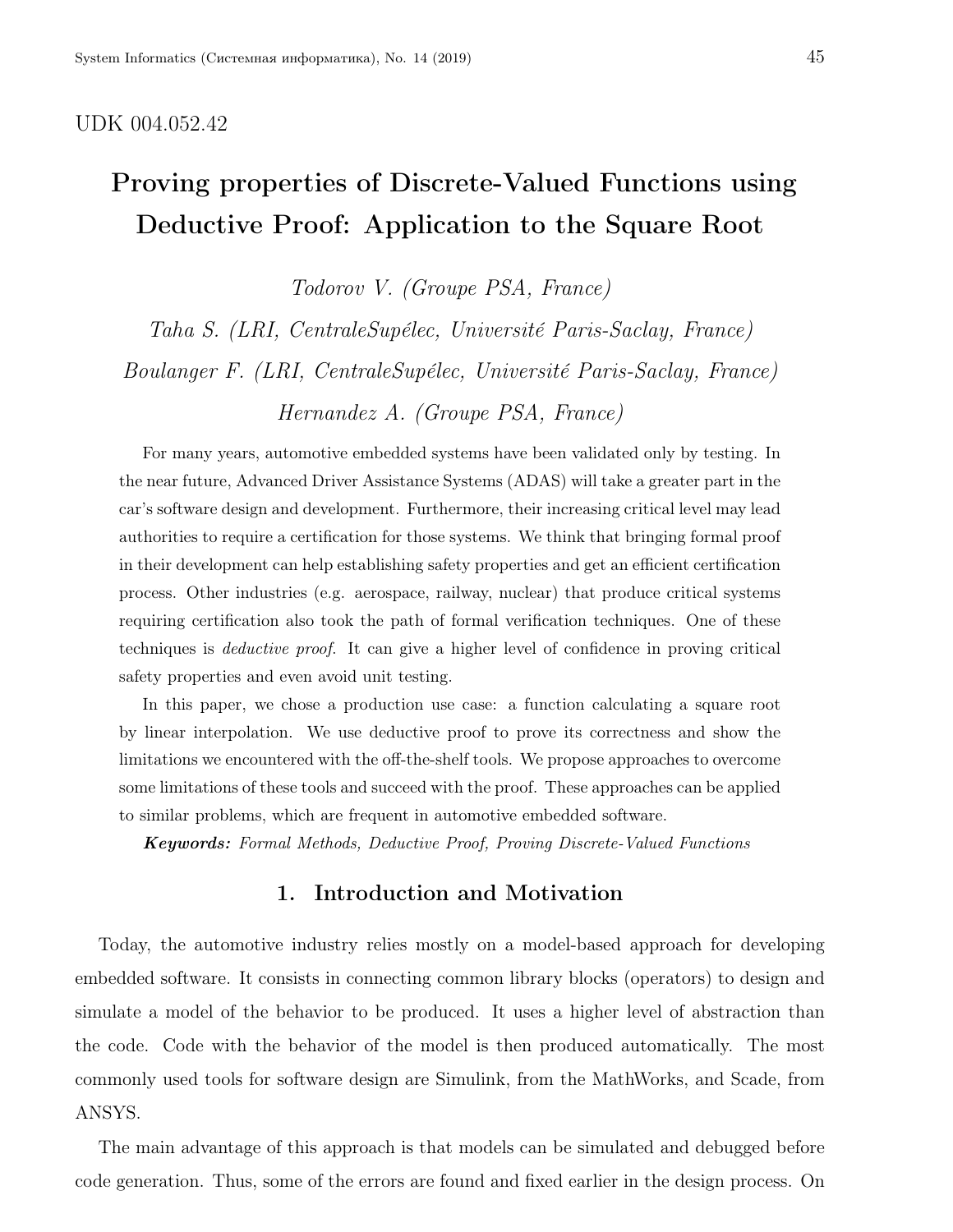the other hand, simulation shares many common points with testing and cannot prove that the calculation is correct. Furthermore, the implementation of a model on a specific hardware can bring behaviors that have not been seen before at design stage.

For the rest of the study we take as example a function calculating a square root. During the design stage, the simulation can use a standard implementation of this function. However, in the implementation, we replace it with an optimized version because of hardware constraints. Our example is a discrete-valued function implementing the square root calculation, which uses a linear interpolation table. In automotive applications, as on-board computers have limited power, discrete-valued functions are frequently used in the implementation to avoid complex calculations.

In the near future, we expect that authorities will require a certification for highly critical software in self-driving cars. Our motivation is to provide proofs of correctness for production code using formal methods.

In a previous paper [\[17\]](#page-9-0), we summarized some experiments about applying tools that use formal methods to industrial software. In this paper, we give details about the application of deductive proof to production code, the problems we encountered with off-the-shelf tools, and some approaches to solve this type of problems. Our function has been implemented in C and we used Frama-C WP [\[12\]](#page-8-0) for proving its correctness. As some of the goals were impossible to prove with Frama-C and its solvers we implemented it in SPARK (based on Ada) to prove it with GNATprove [\[5\]](#page-8-1). We discuss the results and how other methods such as Abstract interpretation can be combined with deductive proof.

# 2. Deductive methods

## 2.1. Preliminaries

The foundations of the proof of logical properties on an imperative language program were put forward by C. A. R. Hoare [\[11\]](#page-8-2) in 1969. Based on the precise semantic of a computer program, Hoare proposed to prove certain properties by mathematical deductive reasoning, generally at the end of the program.

He introduced a notation called the Hoare triple, which associates a program Q, start hypotheses P, and expected output properties R: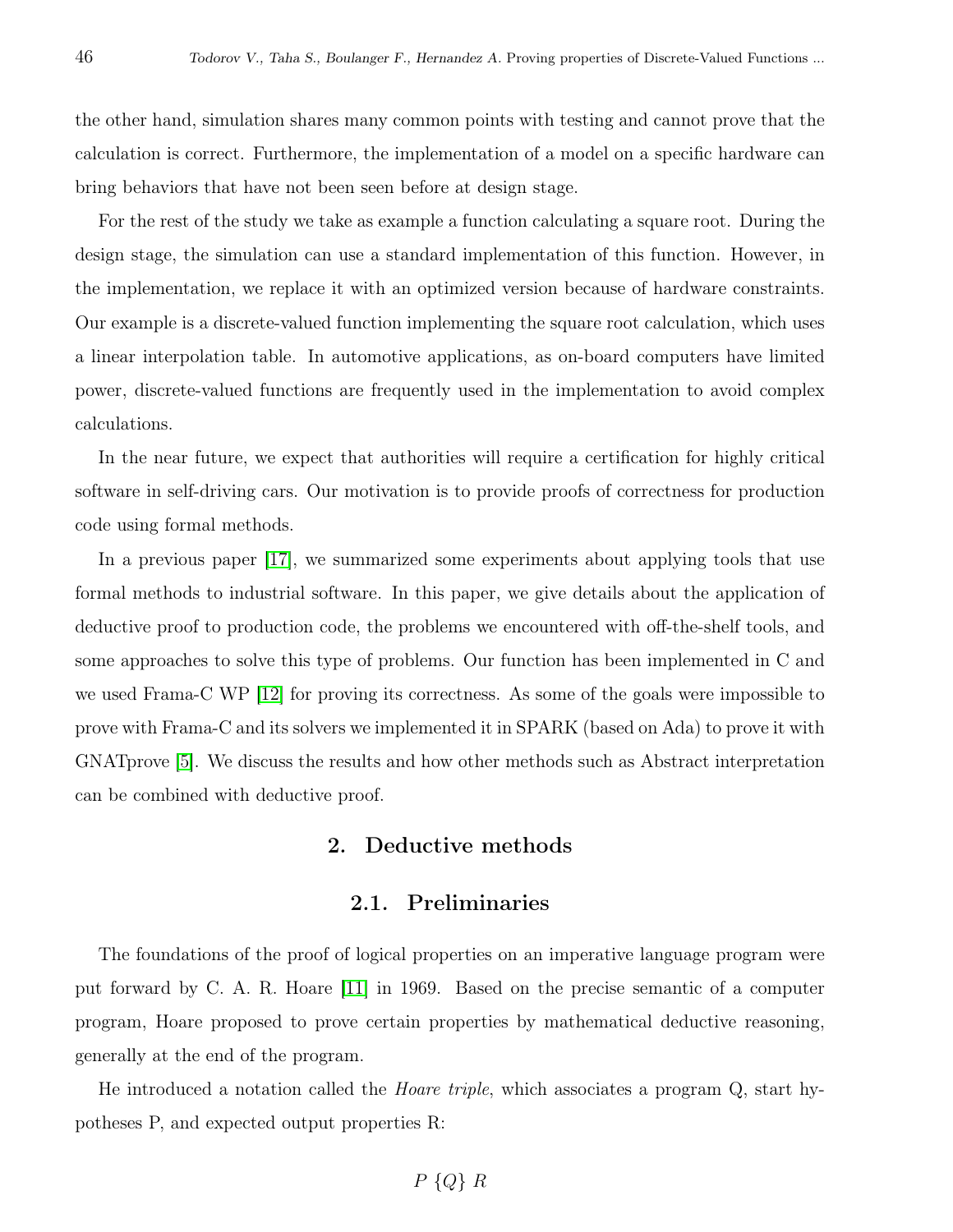The logical meaning of this triple corresponds to: if  $P$  is true, then after executing program  $Q$ ,  $R$  will be true if  $Q$  terminates. The calculus of Hoare's triples is, in general, undecidable.

The proving by application of Hoare's rules is an intellectual process and is not tool driven. It is up to the author of the proof to define the correct properties between each instruction of the program and to establish its demonstration by applying the different theorems. This activity is not adapted to process thousands of lines of code in an acceptable time.

An initial automation of the process of proving programs was brought by the calculation of the WP (Weakest Precondition) from Dijkstra [\[8\]](#page-8-3). The principle consists in automatically calculating the most general property  $WP(S, P)$  holding before a statement S such that property P holds after the execution of S:

# $WP(S, P)$  {S}  $P$

The calculus of WP is defined for each instruction. The proof process consists in calculating WP by going backward from the end of the program for which we want to prove  $P$ , up to the beginning. For full correctness,  $S$  must terminate.

The returned predicate from the WP calculation can rapidly become rather complex. Efficient (quadratic instead of exponential) verification condition generation (including WP generation) were proposed in the following papers [\[2,](#page-8-4) [10,](#page-8-5) [16\]](#page-9-1). In order to automate the process, all modern tools based on WP are using automatic theorem provers as back-end. We can cite, for example Alt-Ergo  $[6]$ , Colibri<sup>[1](#page-2-0)</sup>, CVC4  $[3]$ , Yices2  $[9]$ , Z3  $[7]$ .

## 2.2. Tools for deductive reasoning

As we are interested in tools used by the industry, we present here only those that are mostly used today: Atelier B<sup>[2](#page-2-1)</sup>, Caveat [\[15\]](#page-9-2), Frama-C WP and GNATprove.

#### 2.2.1. Atelier B

Atelier B is a tool supporting the B method, which is a formal methodology to specify, build and implement software systems. The B method was originally developed in the 1980s by Jean-Raymond Abrial [\[1\]](#page-8-10) and is based on first-order logic, set theory, abstract machine theory and refinement theory. This method is suitable for a new development. As we reused existing C code, we did not use this method.

<span id="page-2-1"></span><span id="page-2-0"></span> $1$ Colibri: <http://smtcomp.sourceforge.net/2018/systemDescriptions/COLIBRI.pdf>

 ${}^{2}$ Atelier B: <https://www.atelierb.eu>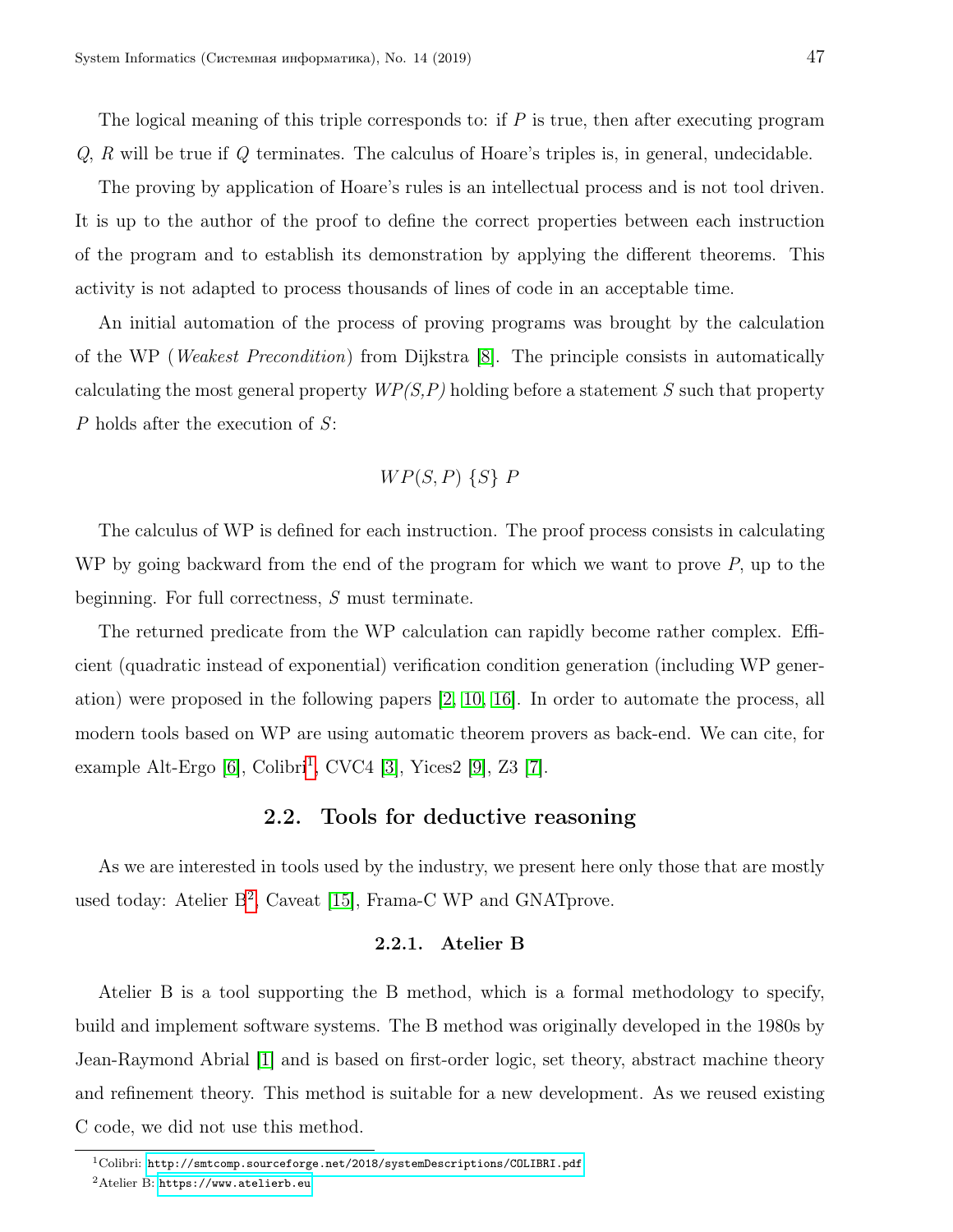#### 2.2.2. Caveat and Frama-C WP

Caveat and Frama-C WP are tools for deductive reasoning on C programs. Caveat was introduced at Airbus in 2002 to replace unit tests by unit proof and thus obtain a cost reduction and quality improvement over this part of the development process. The tool with its backend Alt-Ergo were certified and recognized by the aviation certification authorities. Caveat analyzed C programs (with some restrictions in terms of language constructs) and had its own specification language based on a first order logic.

Frama-C is the academic open source tool developed by the same team as Caveat. Its WP module verifies properties written in the ACSL<sup>[3](#page-3-0)</sup> language in a deductive manner. It implements the Weakest Precondition calculus and targets multiple automatic solvers via the Why3 platform<sup>[4](#page-3-1)</sup>.

#### 2.2.3. GNATprove

GNATprove is a tool for deductive reasoning over SPARK (based on Ada) programs. Like Frama-C, it uses the Why3 platform but SPARK supports bit-vector data types. A bit-vector is an array data type for compactly storing bits. Most modern SMT-solvers support a theory of bit-vectors, which can help solving problems using this data type. Furthermore, for properties that are not valid, GNATprove can obtain a counterexample from the SMT solver.

## 3. Experiment

<span id="page-3-2"></span>We took the C code implemented in an on-board computer to prove its correctness using deductive proof. The function calculates the square root  $Y$  of  $X$  by linear integer interpolation between two known points  $(X_a, Y_a)$  and  $(X_b, Y_b)$  using the following formula:

$$
Y = Y_a + (X - X_a) \frac{(Y_b - Y_a)}{(X_b - X_a)}
$$

This code is used in an implementation on an on-board computer, which cannot use floatingpoint numbers. We calculate the square root for numbers between 0.00 and 100.00 using an integer representation. We consider it as a fix-point number (multiplied by 100 to have a precision of 2 digits after the decimal separator), thus the input range is between 0 and 10000 (representing 0 and 100.00) and the returned result is a linearly interpolated value between 0 and 1000 (to be interpreted as a number between 0 and 10.00). We want to prove that the

<span id="page-3-1"></span><span id="page-3-0"></span><sup>3</sup>ACSL specification language: <https://frama-c.com/acsl.html>

 $4$ Why3: <http://why3.lri.fr/>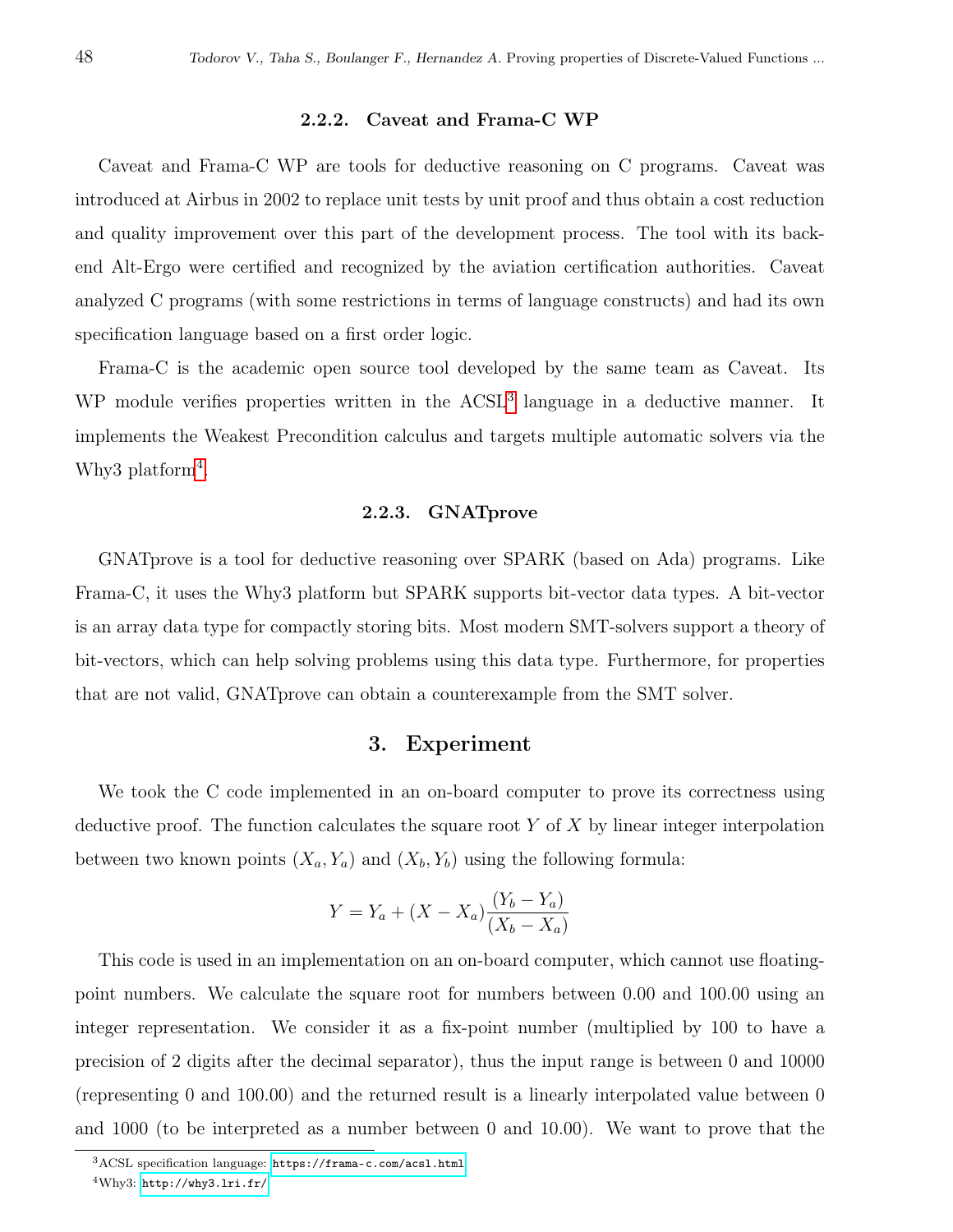

Fig. 1. Square root calculation in  $[0, 1.00]$  by linear interpolation from eight values

calculation is correct for a given precision. We present an example for the calculation in the [0, 1.00] subrange using eight known values in Fig. [1.](#page-3-2)

We proceeded in two steps. First, we proved a simplified version of the code using only eight values in the interpolation table (Fig. [1\)](#page-3-2). These values were a subset of the full table present in the code, which contains 41 values. Then, we added the other values in the table and updated the contracts to take into account the new bounds. At our surprise, this did not scale up with Frama-C. We worked with the developers of Frama-C to understand why (we  $explain$  it in Section [4\)](#page-5-0). Then we rewrote the function in  $SPARK<sup>5</sup>$  $SPARK<sup>5</sup>$  $SPARK<sup>5</sup>$  to see whether it would scale better. The main difference between C and SPARK is that we can specify a bit-vector data type in SPARK. For our use case, it helped the solver to reason using modular arithmetic. Most SMT solvers used as back-end via Why3 have a theory of bit-vectors. If we do not use bit-vectors, the SMT solver is reasoning by default using non-modular arithmetic. We also analyzed our complete C code with Astrée [\[13\]](#page-8-11) from AbsInt, a static analysis tool using abstract interpretation, to prove some difficult goals and provide useful hypotheses to Frama-C WP.

Our first proof on the simplified code succeeded with Frama-C. Extending the table to 41 values, as in the real code, did not succeed. On the other hand, SPARK succeeded with the full table of 41 values.

<span id="page-4-0"></span><sup>5</sup>Special thanks to Yannick Moy from AdaCore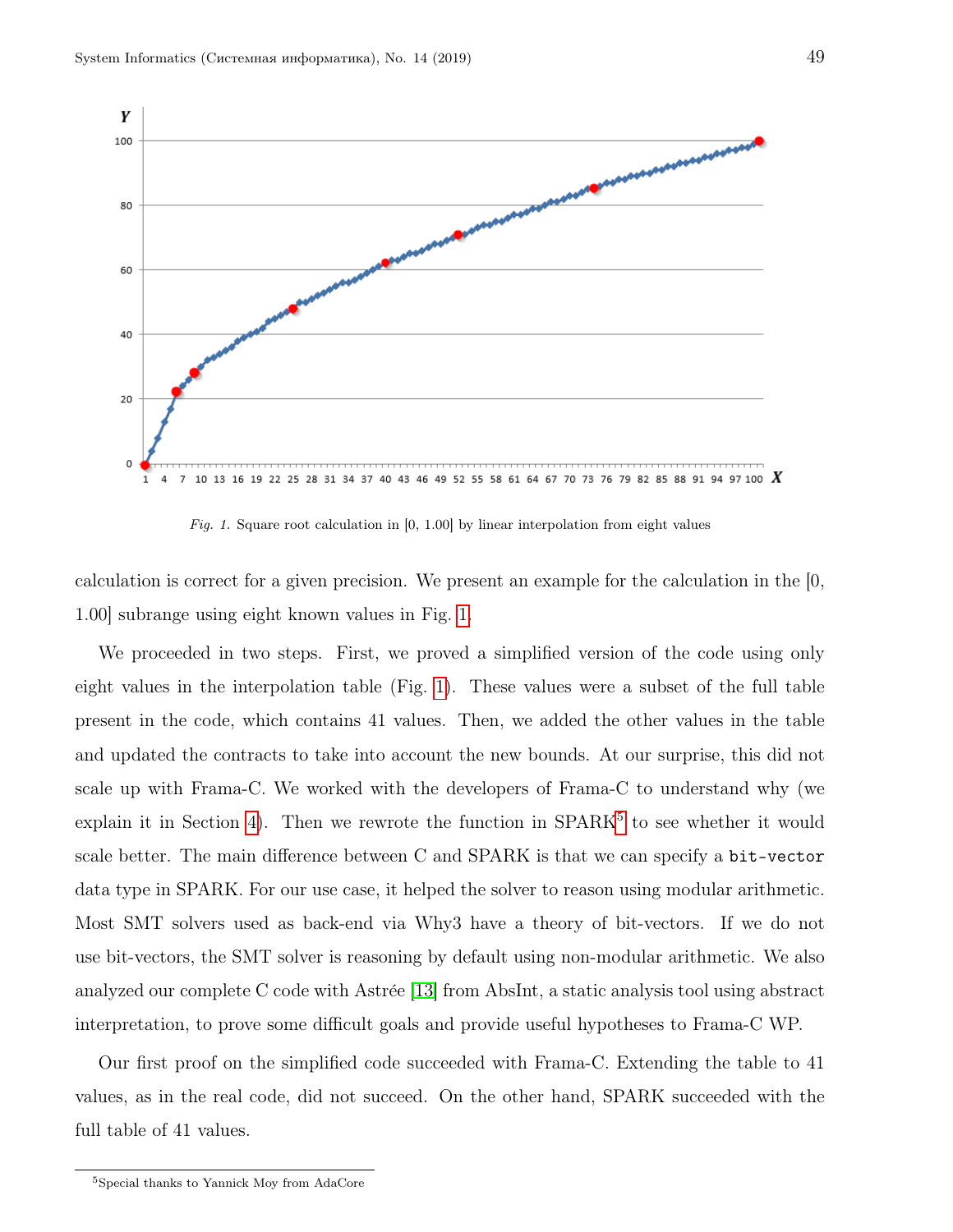# 4. Results

<span id="page-5-0"></span>In this section, we explain the results and why Frama-C failed to scale-up from 8 to 41 values, and what should be done to cope with this type of problems.

#### 4.0.1. From Frama-C to the SMT solver

To understand the reason why automatic proof failed for the full table, we have to detail the transformations between the C code through Frama-C, Why3 and the solvers. First, Frama-C transforms the C code and its ACSL contracts using the weakest precondition calculus into verification conditions (VC) in the WhyML language. It also introduces additional goals to verify the absence of runtime errors such as overflows. The WhyML output contains all the theories necessary for the proof and is sent to Why3. Then Why3 transforms it into the language of the chosen prover. For our use case, the WhyML transformation contained quantified formulas and redefined some operators such as division using uninterpreted functions.

#### 4.0.2. The difficult goal

There were 51 goals (verification conditions) to be proved and two of them were not proven. The most difficult goal was about proving that the contract of the post condition in the linear interpolation function had the same behavior as the code. We show it in Fig. [2.](#page-6-0)

Actually, contracts use mathematical arithmetic (without overflow), but code uses modular arithmetic, where overflows may occur. For our use case, we used a 16-bit unsigned integer to store the returned value of the interpolation.

#### 4.0.3. Direct proof with SMT-LIB

Since 2 goals were not proven with the official Frama-C version, we obtained a new version that could address directly SMT solvers using the SMT-LIB standard [\[4\]](#page-8-12). We proved our goals with Colibri, CVC4 and Yices2. We remarked that the SMT-LIB file did not contain quantifiers and did not redefine operators such as division. We concluded that this approach scaled and worked better for problems with nonlinear arithmetic such as interpolation functions. Furthermore, some SMT solvers such as Yices2 do not support quantification.

### 4.0.4. Experience with the Why3 SMT output files

We wanted to understand what was the impact of the redefined division using uninterpreted functions and of quantified formulas, so we modified manually the SMT request sent to the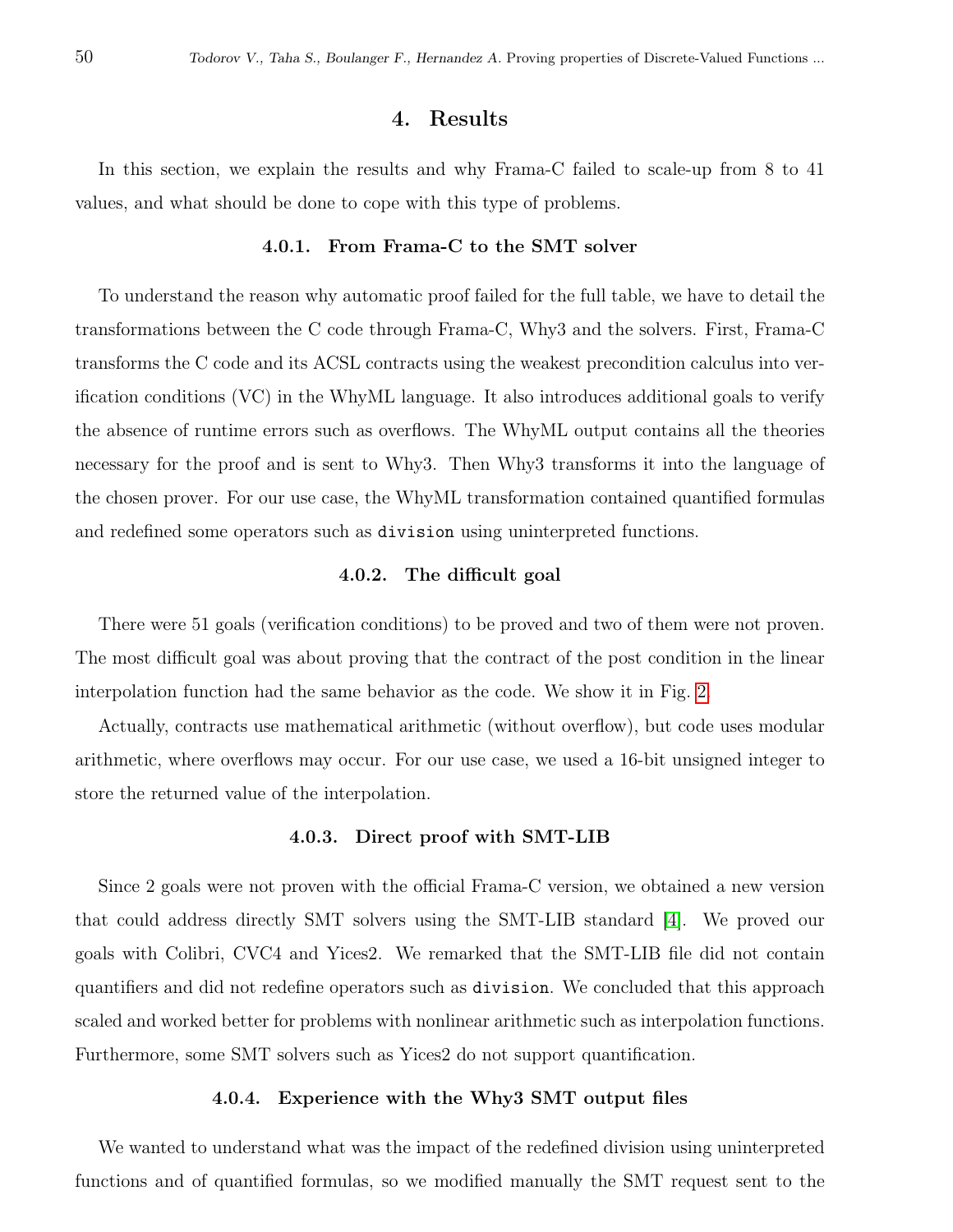solver. First, we removed the specific functions about division and used the standard SMT-LIB div operator. Then, the proof succeeded with CVC4 but only if using nonlinear logic containing bit-vectors. Disabling bit-vectors from that logic resulted in a failure to prove the formula. On the other hand, the quantifier-free SMT output did not need bit-vector logic to be proved.

#### 4.0.5. Abstract interpretation

Because it is difficult to understand how the SMT solvers proved the difficult goal, we used Astrée to prove the absence of overflow in the returned value of the linear interpolation function. This proof can then be used as hypothesis in Frama-C WP. Astrée could find the dependency between  $Y_b$  and  $Y_a$  and estimate a precise interval for  $(Y_b-Y_a)$ . The same was done for  $(X_b-X_a)$ and  $(X - X_a)$ . Thus a precise interval was calculated for Y in [0, 10000], which fits in a 16-bit unsigned integer without overflow.

# 5. Methodology

<span id="page-6-1"></span>In this section, we propose a methodology based on our experience to solve problems using discrete-valued functions such as linear interpolation. Our use case is a simple one and we could have tested it for each value in the domain of validity of the function. However, in practice, there are more complex discrete-valued functions implemented with linear interpolation tables

```
typedef unsigned short uint16;
typedef unsigned char uint8;
/*@
  requires 0 \le x_a \le 10000 & 0 \le x_b \le 10000;
  requires 0 \leq Ya \leq 1000 & 0 \leq Yb \leq 1000;
  requires Yb > Ya & Xb >= Xa;
  requires Xa \leq X \leq Xb;
  ensures Xa != Xb ==> \result == (Ya + (X - Xa) * (Yb - Ya) / (Xb - Xa));ensures Xa == Xb == > \result == Ya;assigns \nothing;
*/
uint16 LinearInterpolation(uint16 Xa, uint16 Ya, uint16 Xb, uint16 Yb, uint16 X)
{
  if (Xa := Xb) {
     return(Ya + (X - Xa) * (Yb - Ya) / (Xb - Xa));} else {
     return(Ya);
  }
}
```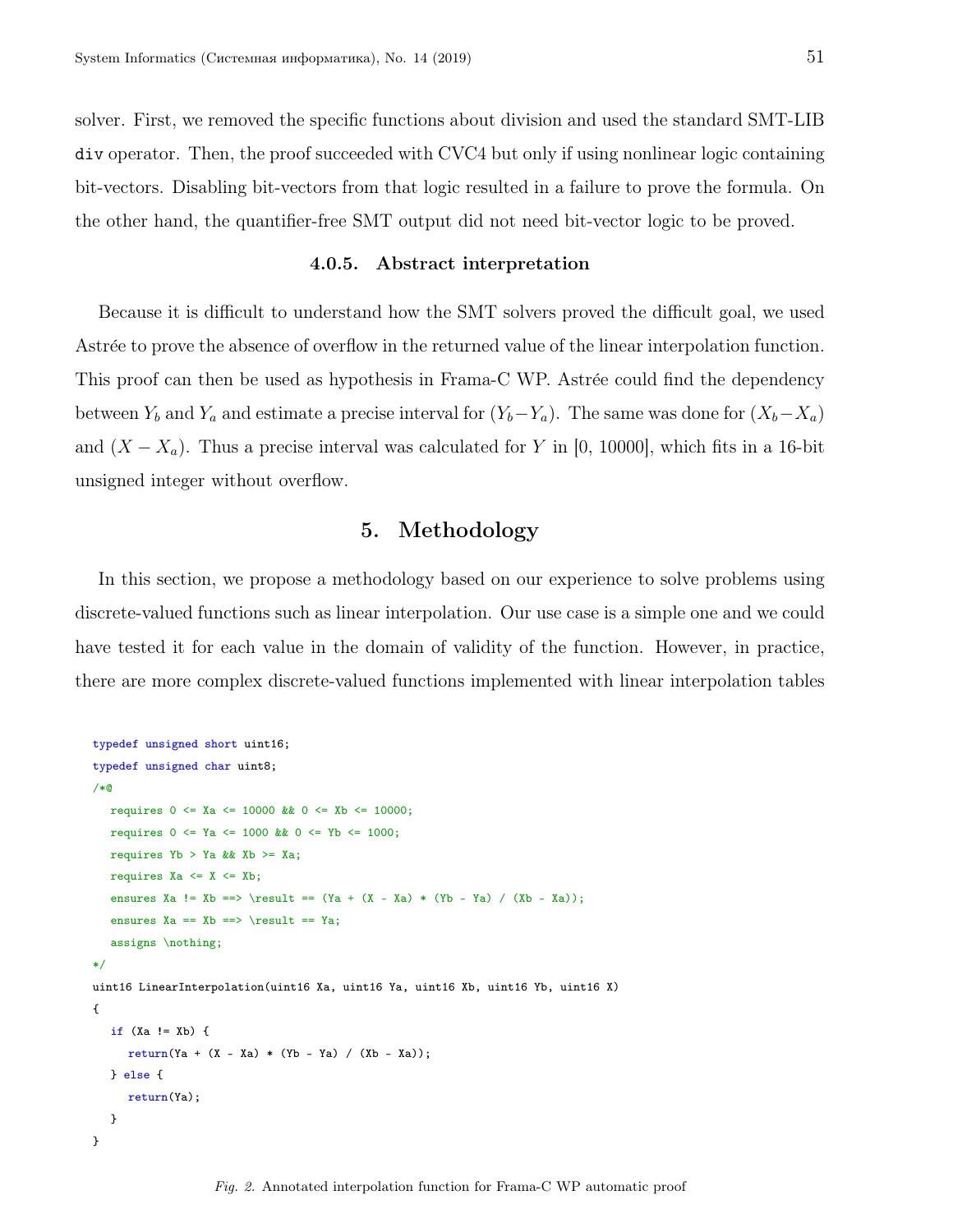

Fig. 3. Methodology for proving Discrete-Valued Functions

called lookup tables. These functions are often called by other discrete-valued functions. The number of cases to test can be the product of the cardinalities of the domains of the individual functions. We propose to use the methodology shown below in Fig. [3](#page-6-1) in order to prove those functions.

First, we need to isolate all the functions we want to prove together and annotate the code with contracts specifying the behavior expected from each function. Then, we can try to prove it in Frama-C via Why3. If the proof succeeds, we can stop. Otherwise, we can try to use the direct SMT-LIB output of Frama-C WP with the SMT solvers. As we have seen, this approach removes quantifiers and uses native mathematical operators. If it does not succeed, for some goals (VCs) we can try to prove them using abstract interpretation tools. If this method does not succeed, we need to use a proof assistant to prove the difficult goals.

# 6. Conclusions

In this paper, we have presented our experiments with automatic deductive proof of correctness of a discrete-valued function calculating a square root by interpolation. We used Frama-C WP and GNATprove to prove the function correct but encountered some difficulties with the nonlinear formula of the linear interpolation. Three non-standard approaches worked well for us: the use of bit-vectors in SPARK, the direct SMT-LIB quantifier-free output of Frama-C and the static analysis with Astrée. Bit-vectors are well supported in most modern SMT solvers and are well suited for problems that involve modular arithmetic, but scaling is sometimes difficult. For our use case, SMT requests without quantifiers performed and scaled better because there was no need for bit-vectors. Abstract Interpretation analysis gave more confidence in proving that there was no overflow in the linear interpolation calculus. We have proposed a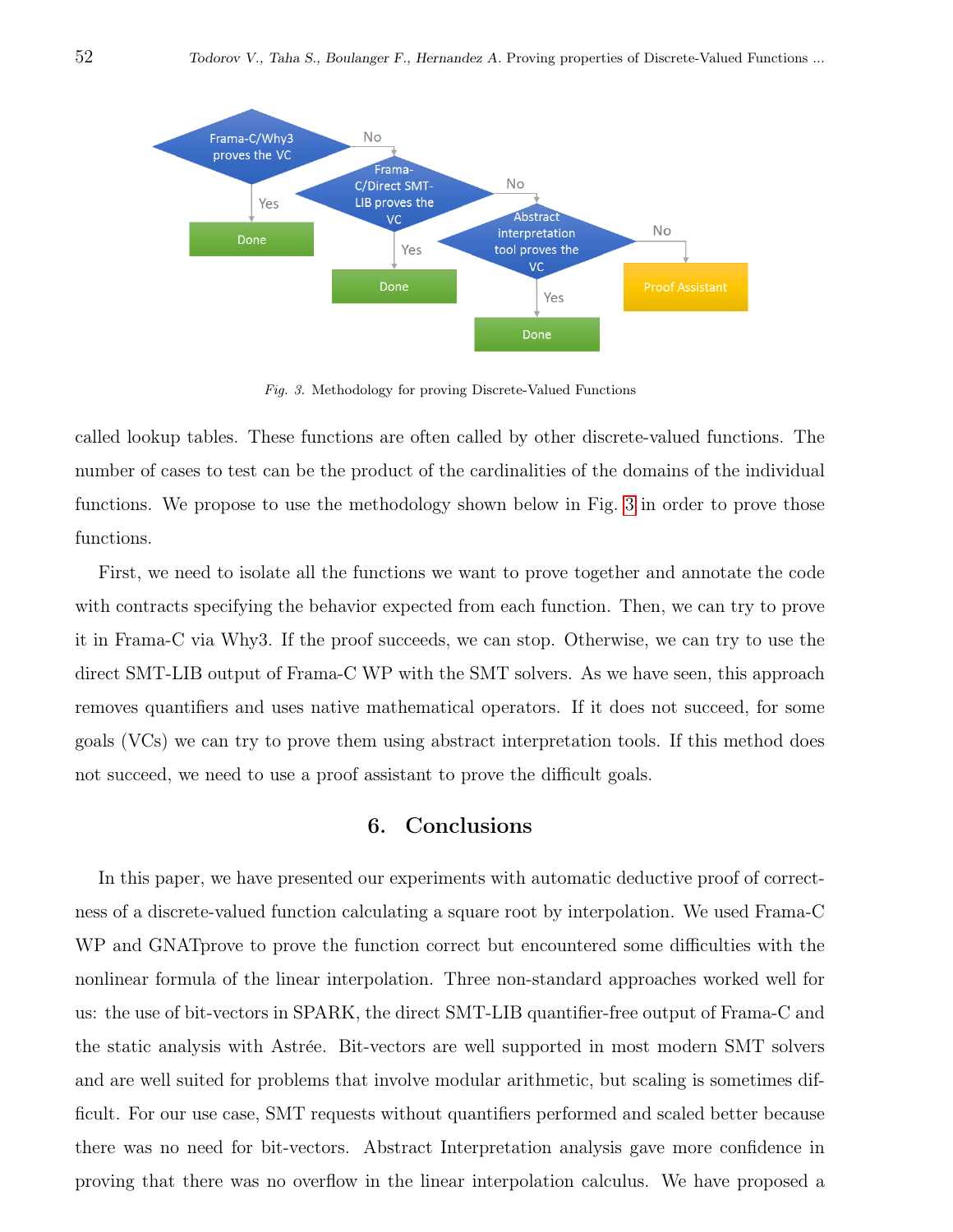methodology to use a combination of these different methods until the proof is done. We also show that using industrial use cases with off-the-shelf tools does not always scale, but if we work with researchers, we can find a solution and improve the tools.

Using deductive methods is very promising in an industrial context for safety-critical applications. It can replace unit tests as shown in [\[14\]](#page-8-13) and thus decrease cost while increasing quality. It is also an intellectual activity that brings more satisfaction for engineers compared to testing.

# References

- <span id="page-8-10"></span><span id="page-8-4"></span>1. Abrial J.R. The B-book: assigning programs to meanings. 1996.
- 2. Barnett M., Leino K.R.M. Weakest-precondition of Unstructured Programs // SIGSOFT Softw. Eng. Notes. 2005. Vol. 31. No. 1, P. 82–87.
- <span id="page-8-7"></span>3. Barrett C., Conway C.L., Deters M., Hadarean L., Jovanovi'c D., King T., Reynolds A., Tinelli C. CVC4 // In: Gopalakrishnan G., Qadeer S. (eds.) (CAV'11). LNCS. Springer, 2011. Vol. 6806, P. 171–177.
- <span id="page-8-12"></span>4. Barrett C., Stump A., Tinelli C., Boehme S., Cok D., Deharbe D., Dutertre B., Fontaine P., Ganesh V., Griggio A., Grundy J., Jackson P., Oliveras A., Krstić S., Moskal M., Moura L.D., Sebastiani R., Cok T.D., Hoenicke J. The SMT-LIB Standard. Version 2.0. Tech. rep. 2010.
- <span id="page-8-6"></span><span id="page-8-1"></span>5. Chapman R. Industrial Experience with SPARK // Ada Letters. 2000. Vol. XX. No. 4.
- 6. Conchon S., Coquereau A., Iguernlala M., Mebsout A. Alt-Ergo 2.2. // SMT Workshop: International Workshop on SMT. Oxford, United Kingdom, 2018.
- <span id="page-8-9"></span>7. De Moura L., Bjorner N. Z3: An Efficient SMT Solver // TACAS'08/ETAPS'08, Springer-Verlag, Berlin, Heidelberg, 2008.
- <span id="page-8-3"></span>8. Dijkstra E.W. Guarded Commands, Nondeterminacy and Formal Derivation of Programs // ACM. 1975. Vol. 18. No. 8. P. 453–457.
- <span id="page-8-8"></span>9. Dutertre B. Yices 2.2 // In: Biere, A., Bloem, R. (eds.) Computer Aided Verification. Springer, Cham, 2014. P. 737–744.
- <span id="page-8-5"></span>10. Flanagan C., Flanagan C., Saxe J.B. Avoiding Exponential Explosion: Generating Compact Verification Conditions // SIGPLAN Not. 2001. Vol. 36. No. 3. P. 193–205.
- <span id="page-8-2"></span><span id="page-8-0"></span>11. Hoare C.A.R. An Axiomatic Basis for Computer Programming. 1969.
- 12. Kirchner F., Kosmatov N., Prevosto V., Signoles J., Yakobowski B. Frama-C: A software analysis perspective // Formal Aspects of Computing. 2015. Vol. 27. No. 3.
- <span id="page-8-11"></span>13. Mauborgne L. Astrée: Verification of Absence of Runtime Error  $//$  In: Jacquart R. (ed.) Building the Information Society: IFIP 18th World Computer Congress Topical Sessions 22–27, Toulouse, France, Springer, 2004. P. 385–392.
- <span id="page-8-13"></span>14. Moy Y., Ledinot E., Delseny H., Wiels V., Monate B. Testing or Formal Verification: DO-178c Alternatives and Industrial Experience // IEEE Soft. 2013. Vol. 30. No. 3.